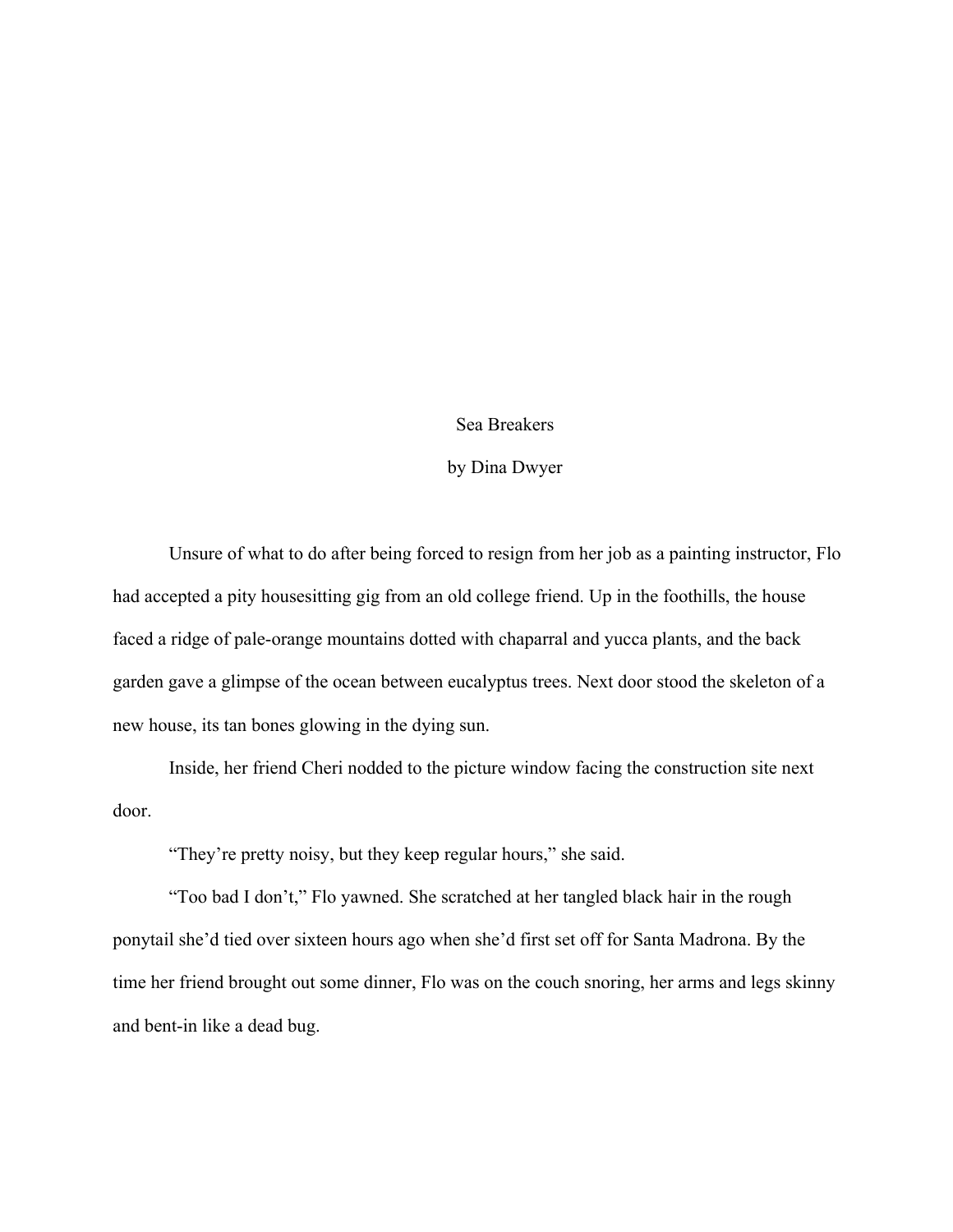Alone in the empty house the next morning, Flo asserted her sovereignty over the place first by removing all the terrible paintings Cheri had peppered it with, and then by stripping down to her bra and tights and drinking straight from the milk carton.

Over the edge of the container, she noticed a man standing in the backyard of the construction site next door. He wore a tool belt and red suspenders over a white t-shirt and black pants. He took off his white hardhat and smoothed his fingers over his shellacked brown hair.

Flo watched him lean on a pile of wood and jab at his phone. As she reached for a peach, another figure appeared at the side gate. The man jumped up to let a woman into the yard: tight pants, lipstick, and curled long hair.

"It's noon on a Monday, lady," Flo said aloud.

The man gestured to the skeleton house, to the yard, to the blueprints, to the sky, and to himself. The woman's laugh pierced the window. Then Flo watched in amazement as he picked up a hammer and demonstrated how to drive in a nail.

"Heh heh. Let me show you my other tools, sweetheart," Flo said, tucking her chin into her neck.

He sat down on the wood pile and pulled the woman into his lap. She giggled and looked around while he ran his hands over her thighs and sides. She stood up and the two of them disappeared into a corner of the house that had some partial walls. Flo dashed into the living room and jumped on the sofa to see them through the rose-choked lattice fence, but they were invisible now.

Flo sat down and sighed. From somewhere crumpled inside her, an enormous laugh unfolded and filled the empty house. The tile floor threw her voice back at her and she covered her face with a pillow and punched it.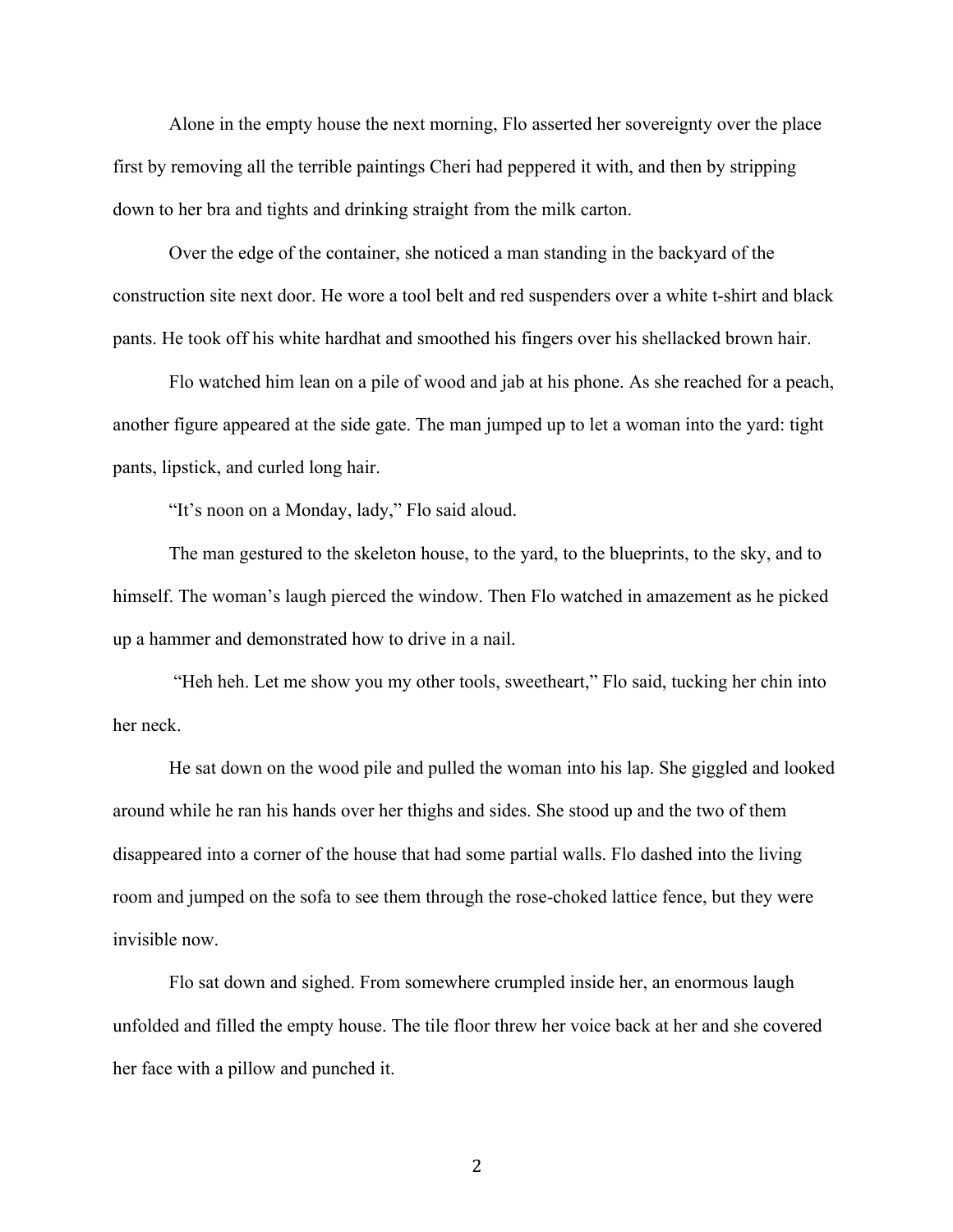Flo spent her days doing what she had done for the past two months wandering on the road – reading, watching people, playing cards, drinking, and occasionally glancing at her sketchbook. She always put it back into a drawer.

On weekends she awakened long after noon, but each weekday started with the man in the red suspenders hooting and honking with the rest of the construction workers. No room in the house was safe from his voice. It overpowered even their table saw and generator.

One Friday evening in early April, Flo sat in a deck chair on the front porch and polished off most of a bottle of champagne. She watched the man in the suspenders lock the front fence to the site. As he approached his Jeep, she called out to him. His head popped up and he squinted and then smiled. He trotted over to the stairs and set his hand on the railing.

Flo tilted her chin at the bottle near her feet. "Eh?"

He laughed. "What are you celebrating?"

"Whaddya got?"

The man laughed again.

She disappeared into the house to fetch another bottle. When she returned he was draping his tool belt over the porch railing. He stared at her breast. "I like your bird," he said. Flo remembered there was an embroidered bird on her jacket.

"Thanks. What's  $-$ "

"I got birds, too. Wanna see?" Before she could answer, he yanked his shirt and suspenders down over his shoulder. Over his left pectoral sprawled a vibrant tableau of birds in

\*\*\*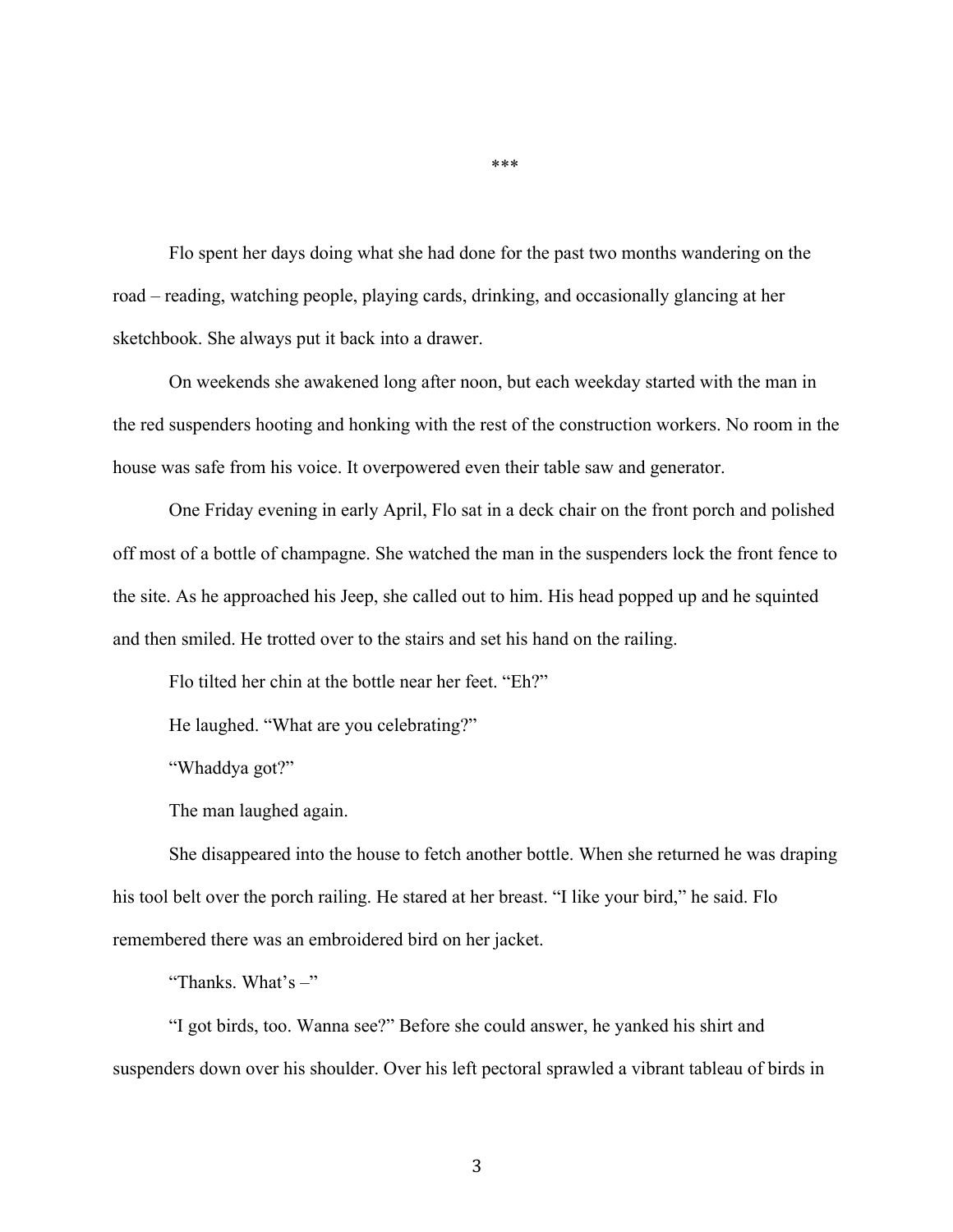flight.

Flo inspected them. They shook hands.

"I'm Hank. Hank Anchors. Friends call me The Hanchorman," he said, holding her hand a little too long.

"Flo," she said and she gave his hand a firm squeeze. "Look, I don't wanna fuck you. I just want someone to sit and drink with."

Hank's eyebrows flew up. "OK, hey, whatever. I didn't -"

"I just wanted to be upfront with you," Flo said. She sat back down in her deck chair. Hank remained standing. He glanced at the street but she pressed a glass into his hand before he could change his mind. He puffed a little air out his nose, smirked, and then sat down.

"Well, that's in the past already," she said, clinking her glass to his. He stared at it, then at her, and then downed the contents in one large gulp. She reached over to refill it.

"So, what's your deal? I mean, you know what I do." He jerked his thumb over his shoulder.

"Oh," she said. "I'm housesitting."

He grunted and studied her face and she inspected his. Up close he was younger than she'd thought; the thick five o'clock shadow gave him a few years but there were no deep wrinkles to back it up. A ragged flat scar cut across his hairline on his left temple.

"How'd you get that?" she said, reaching out and almost touching him.

"Ah, just dirt biking in the hills. Hit a rock, took a bad scrape. Years ago in high school."

Flo nodded and then withdrew a cigarette from her inner jacket pocket. Hank did the same, looking a little relieved.

"Do you have any cool scars?" he asked, lighting her cigarette.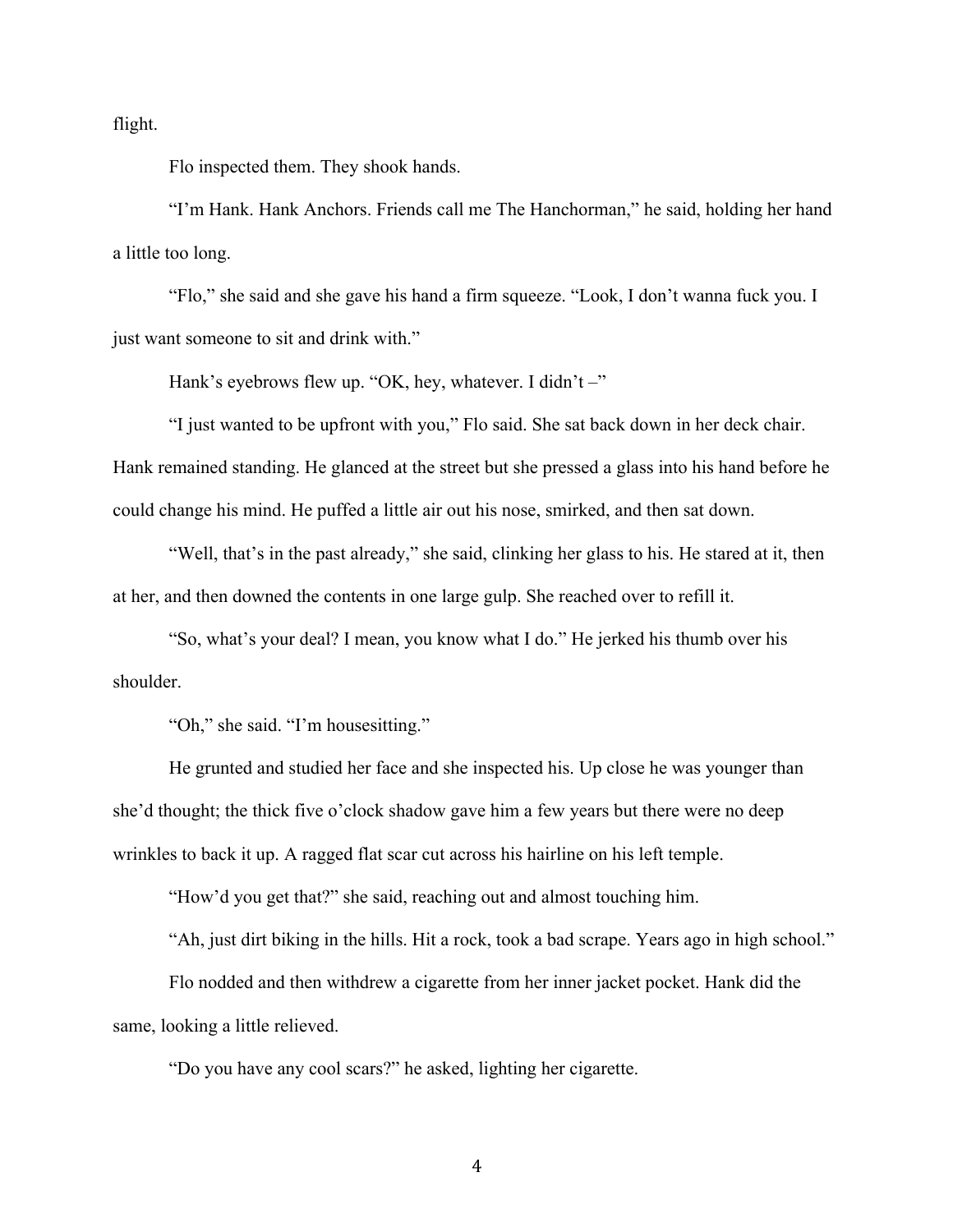She stared at him for a moment. Eh, why not, she thought. She loved telling secrets to strangers. They were safe there.

"Both my legs are covered in 'em."

Hank involuntarily looked. They rested like tinder sticks against the edge of her chair, long and thin and wrapped in torn denim. Black tights filled in the holes.

Flo took a long drag on her cigarette, tilted her head back, and let the smoke rise out of her mouth like an incense offering.

She snapped her jaw closed. "Jellyfish."

Hank frowned.

"I was twelve and got swarmed on a vacation in Thailand. Looks like I've been in a fire. Still feels like it now and again. Nerve damage," she said, patting her thigh with her free hand.

"Huh. I heard you're supposed to pee on jellyfish stings."

She eyed him and pursed her lips. He shrugged and finished his drink.

The night crawled in. He told her about growing up in Santa Madrona, his love of surfing, biking, and pool hustling, and then about his last girlfriend and how she'd left him to become a nutritionist in Santa Cruz. Before long he'd told his complete life story, from being raised by his father after his mother died young to how he dropped out of college to work for his uncle's construction company. Flo listened. When he finally asked how she came into the housesitting gig, she only mentioned quitting her job and leaving her old life behind.

"Why'd you do that?" he asked.

"Sometimes you gotta say 'fuck you' to the world." All she could see now was his profile outlined by the single street light down the block.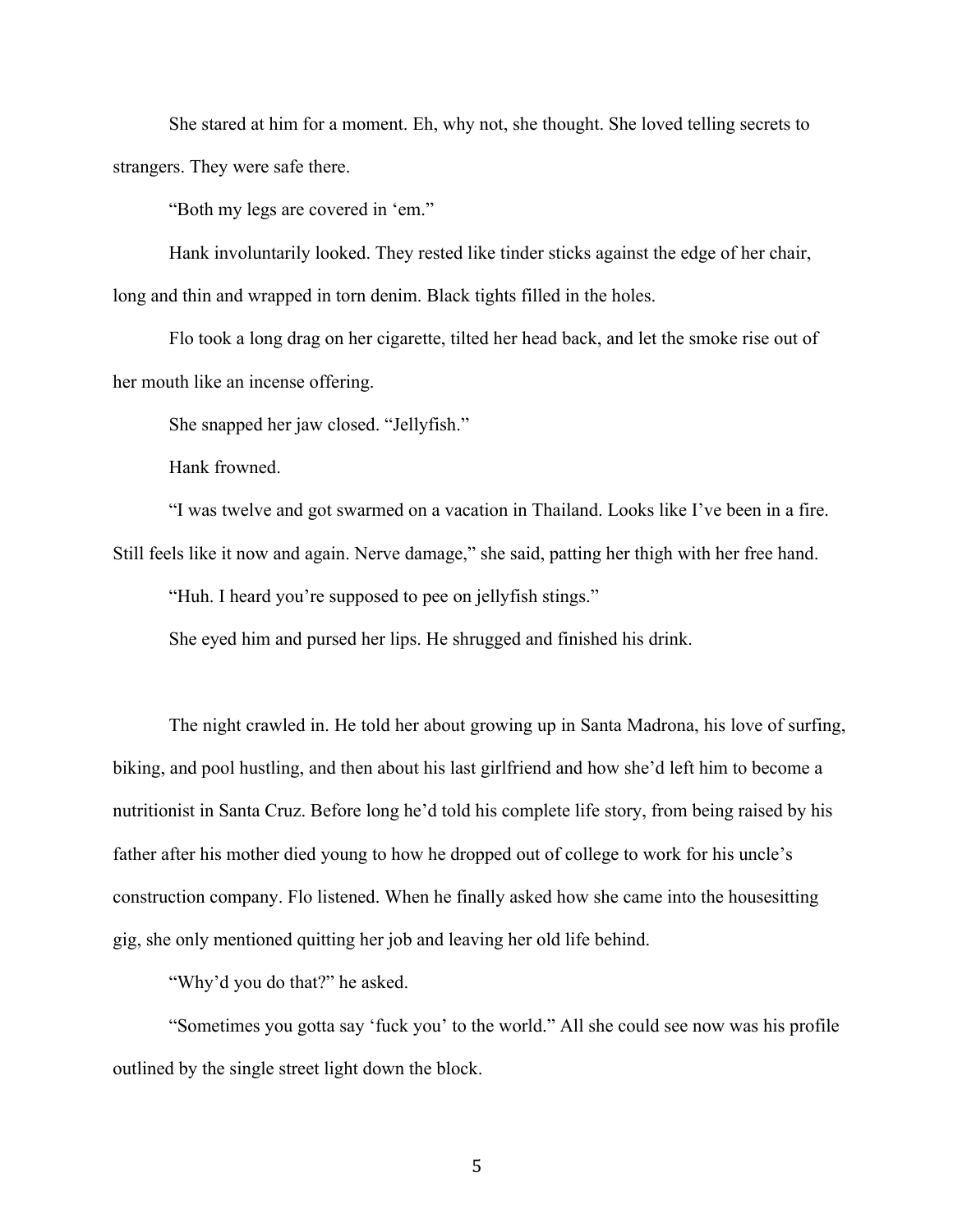Hank nodded and they sat in silence. After a bit he said, "Like Lykov."

"Who?"

Hank grunted, batted the question away with his hand, and stared back at the road.

"No, no, come on, who's Lykov?"

"Just some story I heard."

"Heard where?"

"Aw, all right, I read it. In *National Geographic*. But don't think I'm some nerd."

"Not an issue," Flo said. She sipped at a new glass.

"Well, he took his whole family out into Siberia before World War II and no one found them until forty years later."

Flo grinned. Hank swatted his hand again. "Ah, what?"

"Go on, go on."

Hank told her the whole story of the persecuted Russian family: their decades of isolation, and their eventual discovery by some geologists, or "rock geeks". The Lykovs didn't even know there'd been another world war, he said. Two of the children had been born out there and had never seen anyone outside of the family before.

Flo drank the last of her champagne.

"And the father only accepted one thing from the scientists," he said. "You know what it was?"

Hank leaned in so no one passing by could hear. Flo leaned toward him.

"Salt," he said, and then he settled back in the deck chair and said nothing more.

Some time later, she sensed him tapping her shoulder, but she was too drunk and tired to speak. He gathered her up in his arms and she let him carry her inside. He set her down on a bed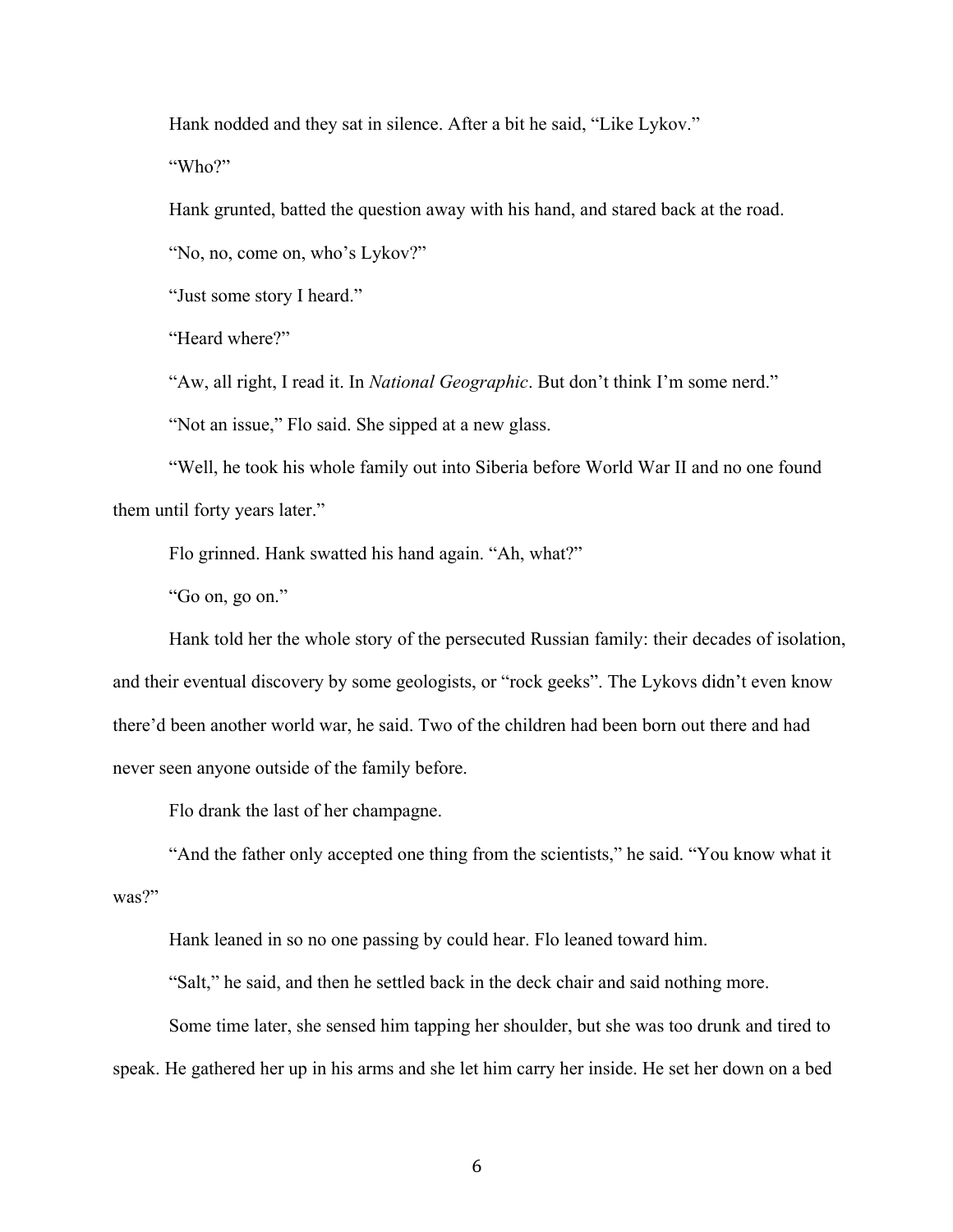in the guestroom on the first floor and then she felt him pull off her boots. She heard a door close and then it was morning.

The house sat empty again. Sludging toward the kitchen, she stopped in the living room and stared at the sofa. On a pillow a puddle of saliva formed a dark blue empty word bubble.

\*\*\*

Despite her best efforts to stay reclusive, Flo's old friends from college had come knocking and were dragging her out on the weekends. One of them, Nora, set her up on a date insisting it was exactly what Flo needed. One Saturday she found herself staring across a pub table at a man in his early 40s whose chinstrap beard flared like a fish's gills with each peanut he chewed.

"You like any sports?" Chinstrap asked.

"Nope," Flo said, her eyes glued to the basketball game on the television over his head. From across the large room she heard a familiar hooting. Hank stood at the bar with another man and two women. Flo slid off her seat and excused herself to the bathroom. She crossed over to Hank and pulled up a stool next to him.

"Hey! Flo-rence! Florence, uh, what is your last name?"

"Samson."

"Samson! Haven't seen you in awhile, Samson!"

"Please don't call me that," she said, flagging down the bartender.

"All right, all right," he said, bobbing his head. He acted silly enough to be drunk, but Flo noticed that his bottle was root beer. "You here with anyone, Flo?"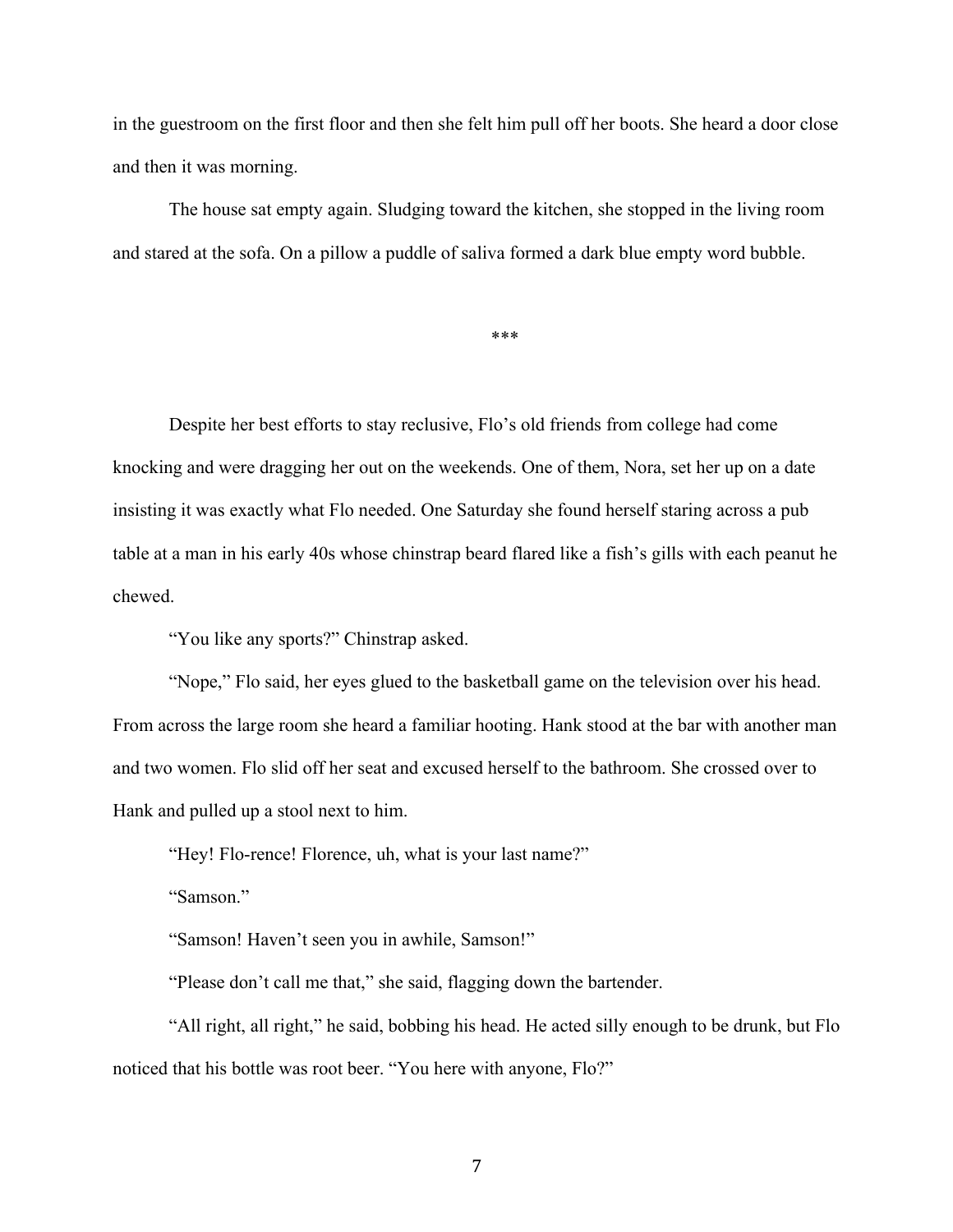"Not really."

He introduced her to the others. One of the women glared at her. Hank asked if Flo wanted to play some pool.

"Not with your record."

"C'mon. Friendly game. I promise." He was already chalking a cue.

Chinstrap materialized next to her.

"Maybe he'll play you." She turned to her date. "You any good at pool?"

He shrugged and smirked. Hank accepted this as a formal challenge and the two circled the nearest table. With both distracted, Flo finished her drink and slipped out into the night.

\*\*\*

"Your cousin has some pretty dopey friends," Flo told Nora on the cordless phone the next day. She stood in the threshold of the master bathroom. The tile chilled her toes.

"You're lonely. I just want to help."

"I'm not." She mentioned her new friend.

"Hank Anchors? Hah! He was my brother's friend in high school."

"Small town," she said. She entered the vast, pristine room. Under the sink was a basket of old toiletries where Flo had discovered some Vicodin when she'd made a thorough inventory of the house. She had not used this bathroom since then and avoided going upstairs altogether.

"Good to hear he's still around. After he hit that school bus while driving drunk, I didn't really hear much about him."

"He hit a school bus?"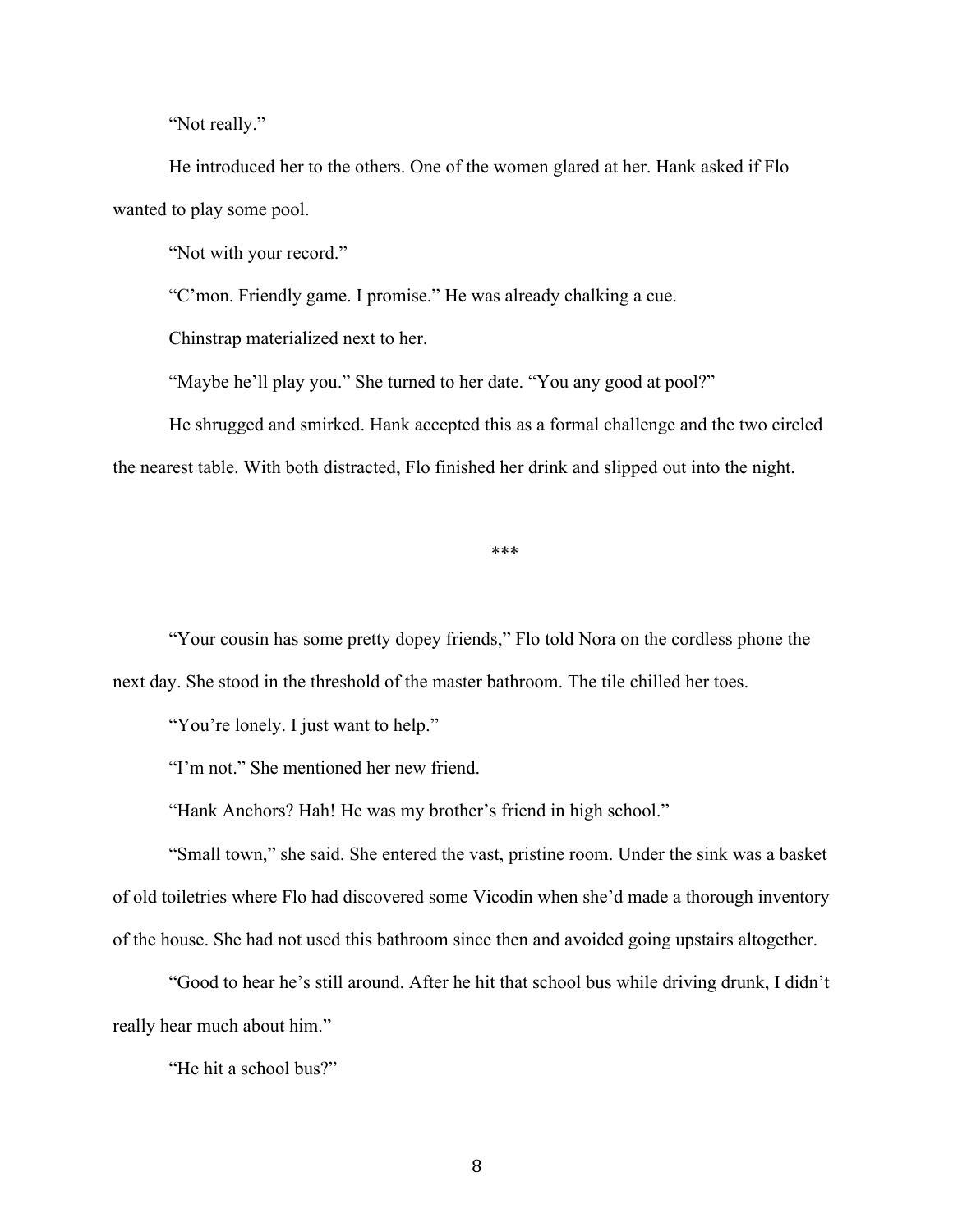"It was empty."

Flo held the bottle up to the light. Ten pills left and only two years expired. "He end up at Bispo?"

"How'd you know?"

"Everyone in Santa Madrona's been to rehab."

"Not me," said Nora.

"Not yet."

Nora forced a laugh that made Flo cringe. "Say hi to The Hanchorman for me."

Flo glanced at herself in the mirror. The whites of her eyes peered out from dark caverns. Her legs had been screaming for the past three days and there weren't enough vitamins, teas, compresses, or herbal remedies in all of Central California to control the fire surrounding her bones.

She stared at the little orange cylinder. Her ashy, chapped knuckles almost trembled. A frozen moment held her there. Then she jerked to life and tossed the pills back under the sink, and they bounced around the pipes, rattling like a snake. She pushed in the door lock, walked back into the bedroom, and closed the door behind her.

\*\*\*

Weeks passed. Most evenings Hank came over after work and threw his sweaty body into the deck chair next to her. Sometimes he'd drink too much and he'd call someone. Often it was the woman from the bar, Misty, who would come and wait in her car.

At least once a week Flo and Hank would swap fuck-you stories.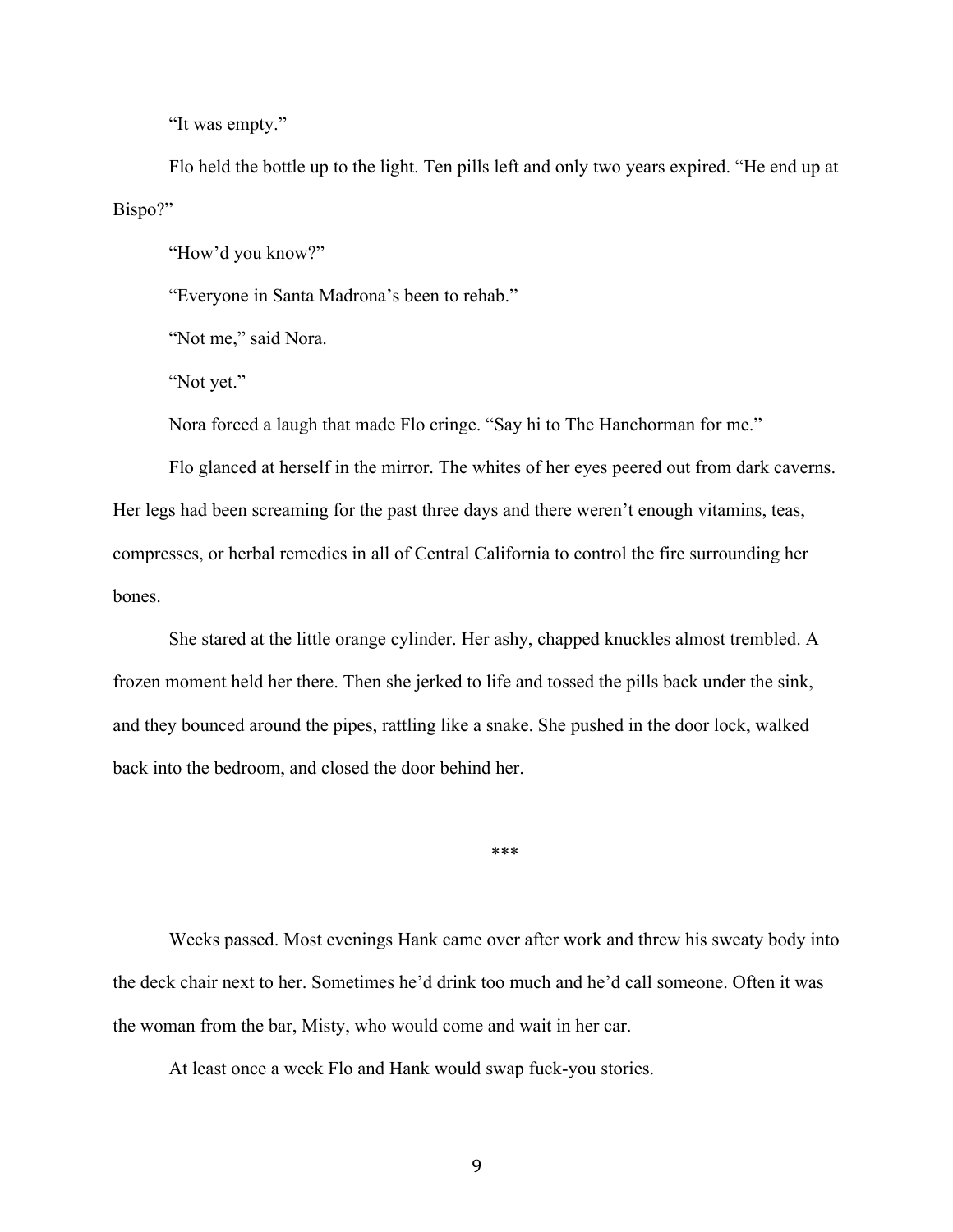"Hey, I thought of a new one," he said one night. "Ted Kaczynski."

"Yeah, but that was in a different way," Flo said.

She decided there was not much more to say about it. They sat and watched the mountains. She thought about her brushes and paints still in the trunk. Hank scratched under his left suspender. She eyed him. "You keep coming over here. I mean, aren't you bored with this porch yet?"

Hank laughed. "I don't know. I spend my weekends biking up in there or surfing over there. I live with two of those jokers," he pointed at the construction site. "And Misty, well, she never shuts up. I guess with you I get a little bit of quiet. Seems I usually do everything to avoid that. So."

\*\*\*

It was well past noon when Flo surfaced from a dream and realized it was someone leaving a long message on the answering machine and not a board room full of lawyers reading statements at her. She peeled herself off the giant floor rug where she'd ended up the night before.

Flo had groaned when she received the wedding invitation in the mail two months ago, ground her teeth when Nora talked about splitting a hotel room last week, and now she let the house fill with a primal scream after listening to a message from the bride herself. Another figure from her past brought into sharp focus only because she'd wound up back where they'd all met.

Hank was sitting on top of the roof next door eating a sandwich when Flo came around into the side yard. He waved.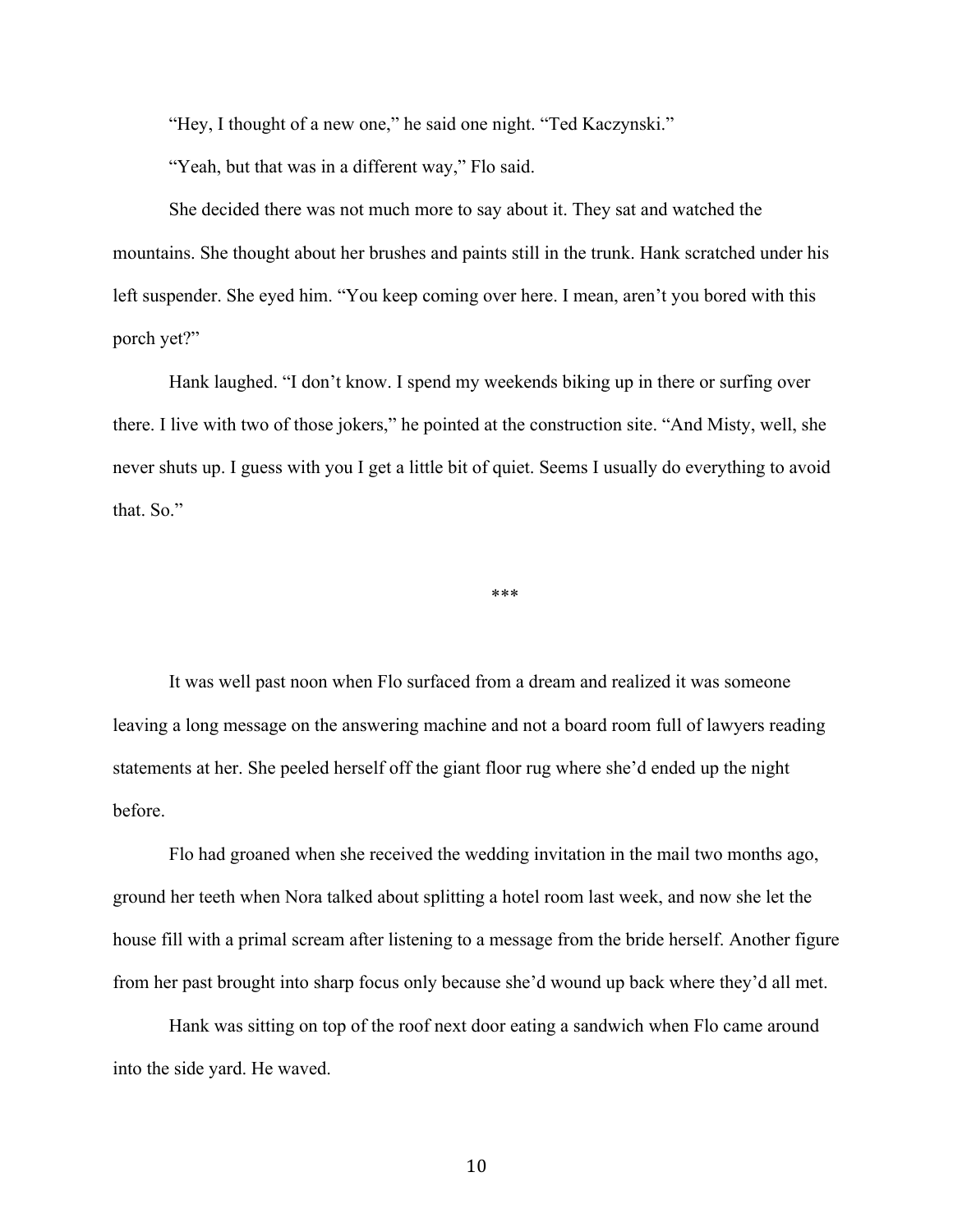"You wanna go to a wedding with me?" she called up to him. She quickly looked down to make sure she was wearing clothes. She was.

"A wedding?" Some of the other workers paused to listen.

"This weekend. I don't really want to, but looks like I can't get out of it."

"Sounds like a fuckin' blast," Hank hooted.

"It's up in Bispo Beach. Swanky country club shit. Free booze and probably some

desperate bridesmaids." She leaned against an orange tree. "You can bring your board."

"Eh, I'll think about it," he said.

She threw up her hands and let them fall to her sides before going back into the house.

His Jeep had a funny noise in the transmission he'd heard on the way over, he explained while loading his board into Flo's beat-up convertible. He made a motion for the trunk, but she stopped him.

"It's full. Sorry," she said.

"Dead body?"

"And a ton of art supplies."

"You painting again yet?"

She waved the question off and started the car.

Hank put on a few of his favorite songs, hollering the lyrics and dancing in his seat,

before Flo insisted on silence. "When you're driving we can listen to whatever you want."

"Can I drive?"

"Never."

He laughed and opened the glove compartment. As he stuffed his music player inside, he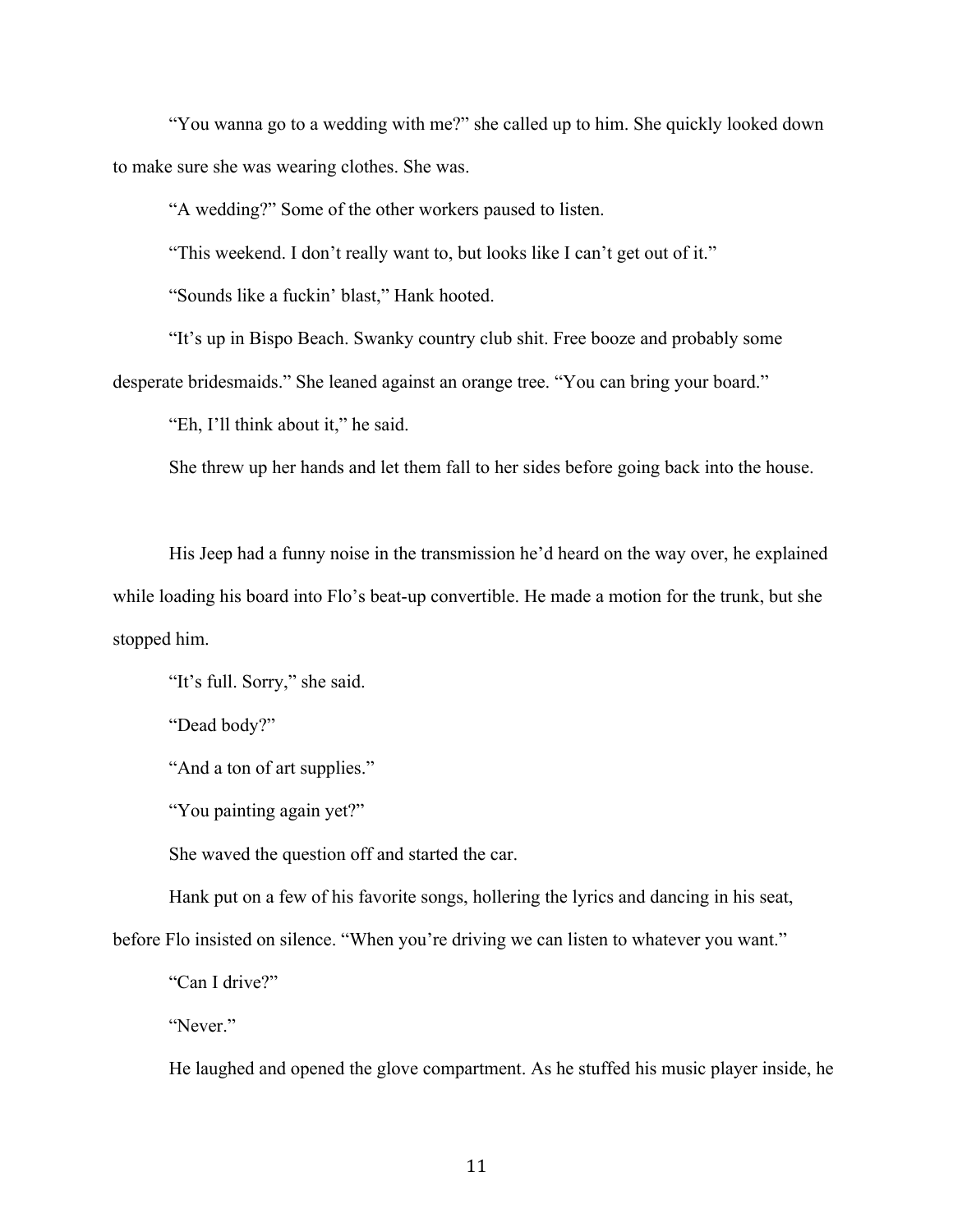stopped short.

"There a reason you got a gun in here?"

"Oh yeah. Forgot about that."

"You know, it's illegal to just have it in your car like that."

"It was my dad's. I don't think it even works, if it makes you feel better."

Hank closed the latch. "You know how to shoot?"

"Nope. You?"

He nodded and told her about the hunting expeditions his father had taken him on as a kid,

how he'd enjoyed just about everything except the actual act. "Especially the birds. I mean,

they're just these little creatures," he said, cupping his hands together.

"My dad hunted, but he only took my brother."

"Where's your brother now?"

"Somewhere in Idaho living off the land or something."

"So he's said 'fuck you', too, huh?"

Flo nodded and stared at the road ahead.

After an enormous dinner and seven toasts to the bride and groom, Flo and Hank's table peeled off pair by pair to go dance until it was just the two of them and some women Flo had done her best to ignore all night. One of them was a blonde named Renee, an Intermedia Arts major who'd done an installation in the university library foyer that Flo had badmouthed ten years ago.

"So tell me, Florence, why did you leave your cushy teaching gig?"

Flo tried not to scowl. Who had even told her anything? Santa Madrona compressed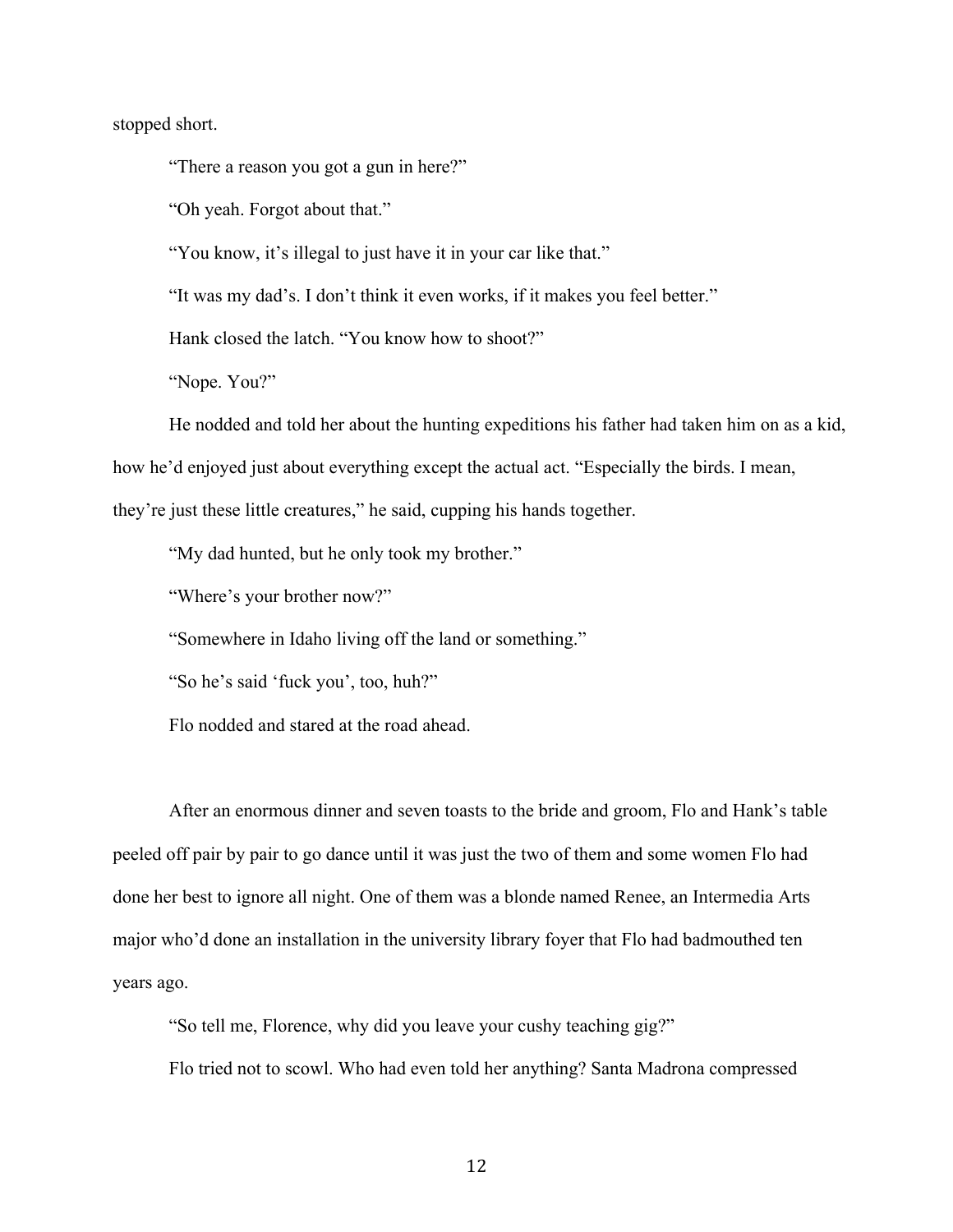down to fit on the head of a pin. She ran her fingertips hard along her left thigh through her pants. It felt like it was about to burst into flame.

"Because I heard some interesting rumors."

"I don't really –"

"I heard," Renee cut her off, finishing her drink and leaning in with a conspiring smile, "that you had a secret liaison with one of your students."

"Hm. I like that," Flo said. "We'll go with that." Hank snickered.

Renee was waiting for more. Flo wanted to say that Renee seemed incapable of facial expressions due to her Botox treatments, but she just grimaced.

"Always so cold, Florence," Renee said. "You know, I also heard you'd relapsed and bought pills from students."

Flo forced herself to shrug. Renee looked out the window over Flo's shoulder to the dark outline of buildings near the water.

"Speaking of which," she trilled, "isn't that where you went to rehab?"

Flo flexed her hands under the table. She stood, walked over to the bar, hoisted up a bottle, and went out onto the balcony.

"I was over there, too," Hank said, leaning on the railing beside her.

"I know," Flo burped. "And believe me, the guilt I feel for continuing to drink with you after I found out is  $-$ "

"Nah, it was for cocaine."

"What?" Flo turned to squint at him. "But the accident –"

"Yeah, that was from drinking. But I know my limits now as far as operating heavy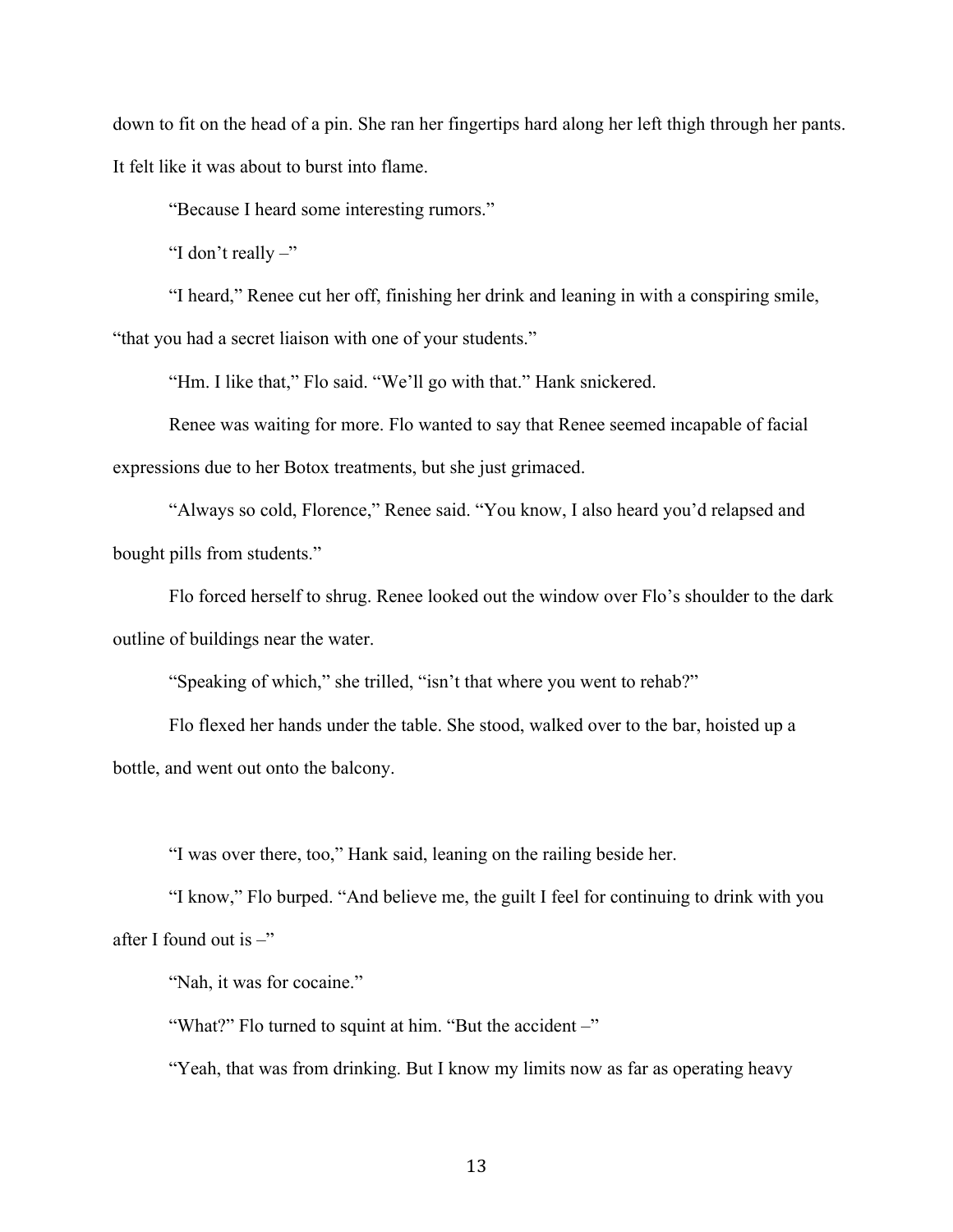machinery goes."

"I'm still a piece of shit, though, no getting around that."

Hank stared out at the golf course below. "Well, you can either be a piece of shit or you can say 'fuck you'."

Flo blinked. The horizon wobbled.

"Let's get out of here," Hank said, clapping his hand on her back. She belched.

Inside, the lights spun and undulated. They made it halfway across the ballroom when

Renee appeared at her side and opened her mouth.

Flo stopped and held up her fingers to Renee's lips. People paused in their conversations

to watch. Renee pushed her hand away. "You don't have to be so nasty, Florence."

Flo swung her head back in disgust. Then she pointed her finger and leaned in.

"You're full of shit, Renee. Just like you always were."

More people turned to watch.

Renee squinted. "And you're just a washed-up junky."

Flo watched as Renee tried to sneer. Flo started to bark with laughter, the entire room and everyone in it suddenly marvelously absurd, and then she vomited onto Renee's pink silk shoes.

"I think she's still screaming," Hank cackled as they careened across the golf course. They had to pause twice for Flo to retch again, announcing her anger to the short, clean grass.

They made it to the coastal highway and scampered the half mile back to the motel. When they arrived, Hank pulled Flo past the building to the beach where they stumbled and righted themselves several times in the sand before reaching the water.

She stopped short when a wave slipped over her shoes.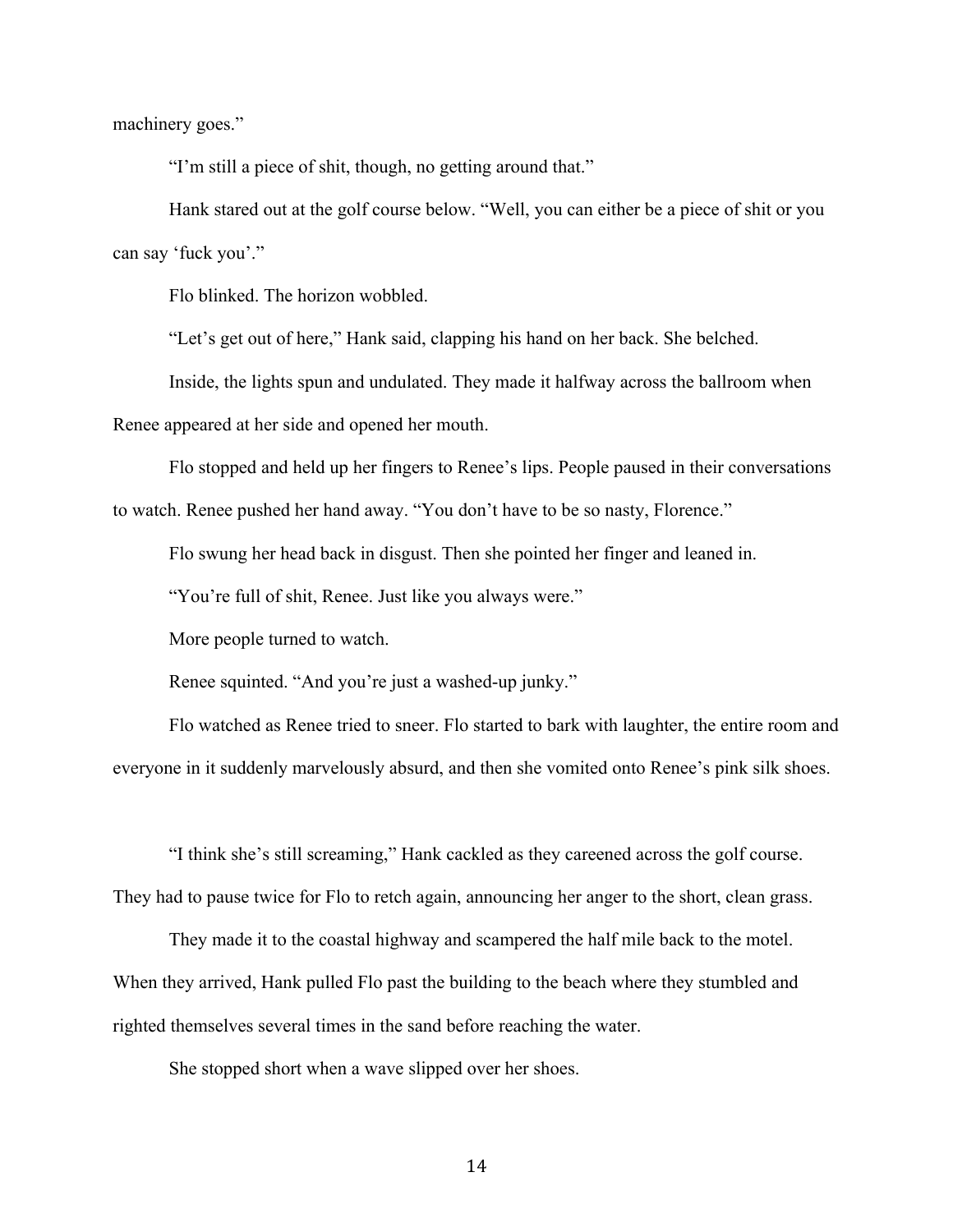Flo watched as Hank tore off his jacket and dress shirt before whipping off his pants. Then he took off running into the ocean, thrusting his knees high into the air. He gave a great whoop! and then plunged head-first into a wave.

A sudden panic seized her guts when he didn't immediately surface. The sea was as black as the sky with only a sliver of a moon to catch the foam on the surf. She took a few steps forward and called his name. Her voice disappeared over the waves. Then she saw his hand waving from some short distance out. He shouted for her to come join him, that the water's warm, that she shouldn't be afraid.

Flo shook her head. He jumped into another wave and rode it back toward her. He stood where the water reached his waist and held out his hand.

"It's OK. There aren't any jellyfish here."

He waited. She crossed her arms.

"If one stings you, I'll pee on it," he said.

She hiccupped a laugh. He walked up to her in his dripping boxers, and she gave him her hand. She slipped off her shoes and he led her into the sea. When the water reached her knees, she said it was far enough. Hank sat down beside her legs and let the eager waves break against his chest. She stared out at the slim angle of incidence the moon cast. Her fingertips smoothed his hair back into place, and when she brought them to her lips she could taste nothing but salt over any bile remaining.

Flo emerged from the bathroom in her pajamas and found Hank lying on the bed in nothing but a new pair of boxers. His bird tattoo sprawled farther down his chest than she'd seen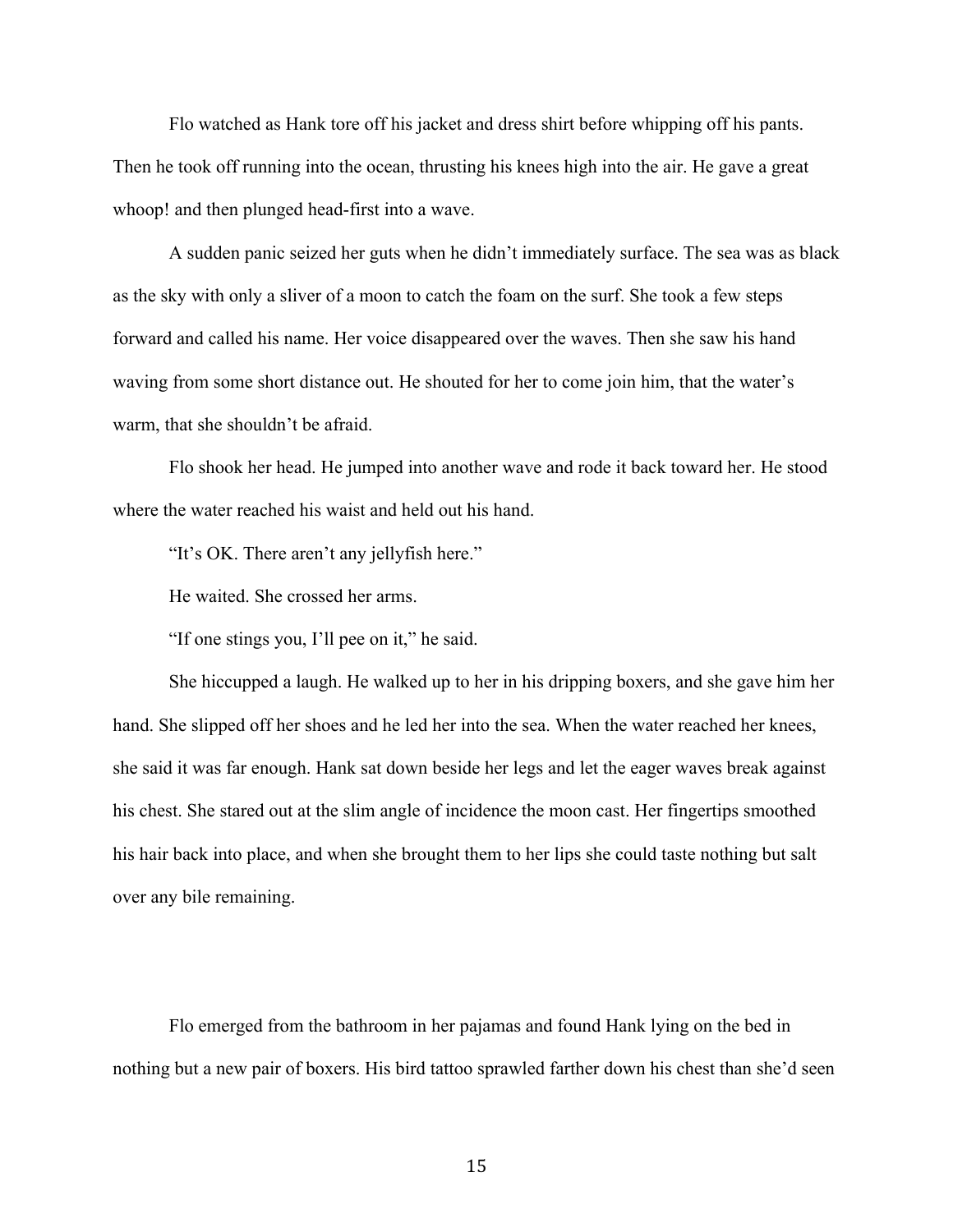when she first met him.

"You wear clothes to bed?" he said.

"Only on Saturdays."

He laughed.

"You know something? You're the first person I've told about the jellyfish since my exhusband"

Hank looked at her legs. "Do they hurt right now?"

She nodded. "But not on the surface."

"Can I see them?"

She considered this. No one had seen them for a long time. Her ex-husband had treated them with indifference but others had been visibly disturbed.

"Only if you turn the lights off," she said in a voice so low she herself almost missed it. She climbed onto the bed as Hank turned and switched off the lamp.

She took a deep breath, untied the drawstring on her pants, and shuffled them to her ankles. She felt Hank pull them off and set them aside as she leaned back on her elbows. Her eyes adjusted to the shadows and shades of blue in the room.

Flo could hear his breath as he reached out and touched a ropey ridge that ran from her ankle to her knee. She froze at the sensation as he traced the line up to her kneecap. He pushed up her nightshirt to continue up her thigh. His touch was deliberate. She could make out his profile, and his mouth was parted slightly. Flo realized she was holding her breath. She closed her eyes and eased back onto the bed. He continued tracing the rumpled edges of her overlapping scars, recording each fjord and valley. He lifted and turned her legs to be thorough, and his methodical mapping continued until every square inch of her marbleized flesh had come under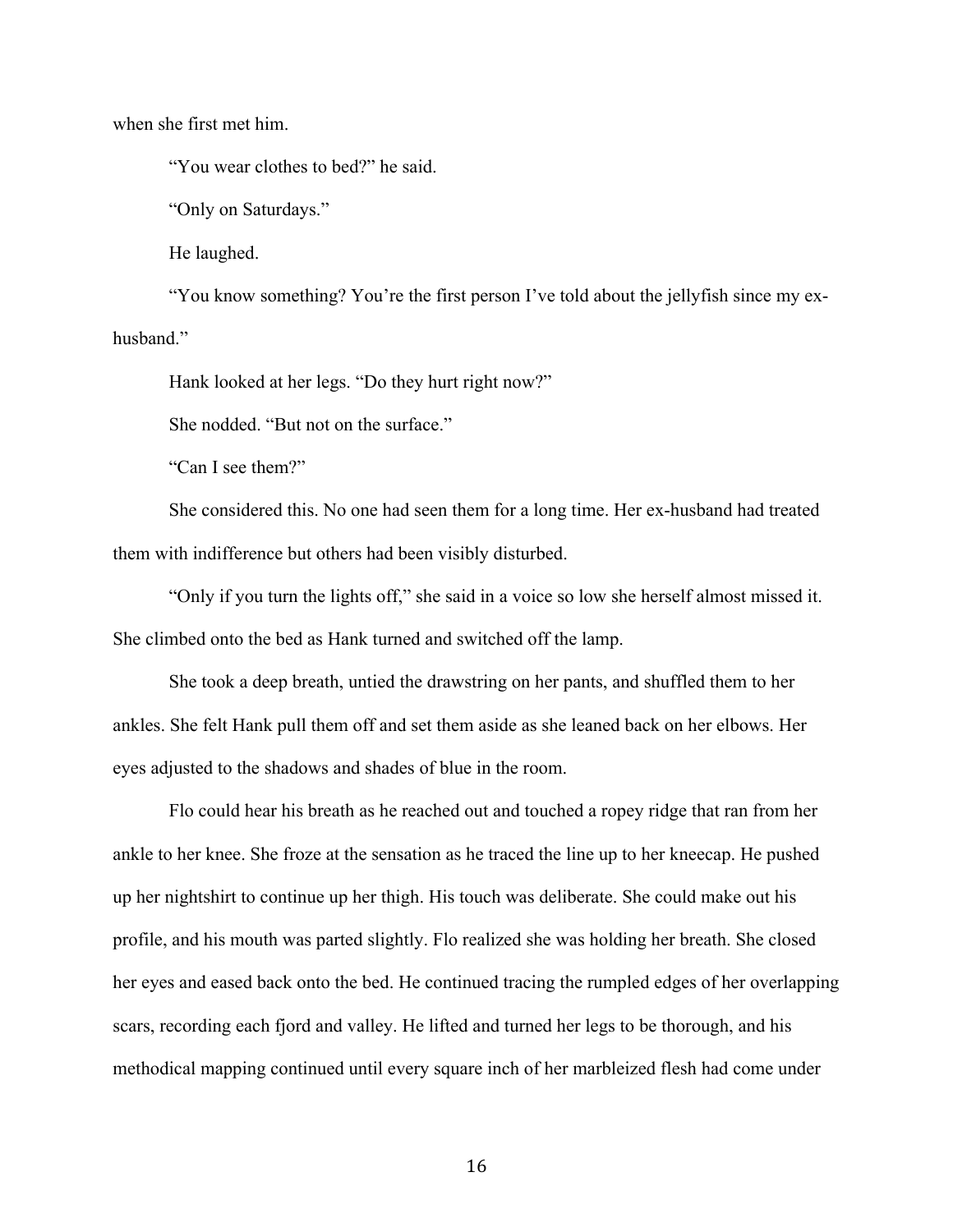his touch.

Then she felt something larger settle between her middle thighs and she peered over her chest to find Hank face down, his eyes pressed against her skin, his breath blowing hot between her knees. She waited. After a long time, he eased to one side and rested a hand on her calf. She heard the deep breaths of sleep overtake him. Outside, the sea tore open and mended itself again and again until it fused with her dreams.

On the way home they didn't say much. When they reached Cheri's house, Flo helped Hank move his things back to his car. She stood on the sidewalk and squinted in the sun at him.

"Cheri's coming back in a few weeks," she said.

"You gonna stick around?"

She shook her head. "There's a job back in Chicago. My mother," she said, dismissing the air with her hand, "she knows some people at a museum where they have classes for kids."

Hank stared at the garden beyond her and she at the mountains beyond him.

"This place isn't for me, Hank."

He looked at her and said, "Hey, there's this weird-ass biker bar up in the mountains where they grill killer tri-tip on Saturdays, but no one's ever up for the drive. You want a goodbye dinner next week?"

She agreed. Then she wanted nothing more than to take him in her arms and hold on, hold on all day, hold on all through the evening. But she stood motionless on the curb as he tipped his chin, climbed into his car, and drove away with the point of his surfboard cutting the air like a lopsided fin, or a wing banking on the air current.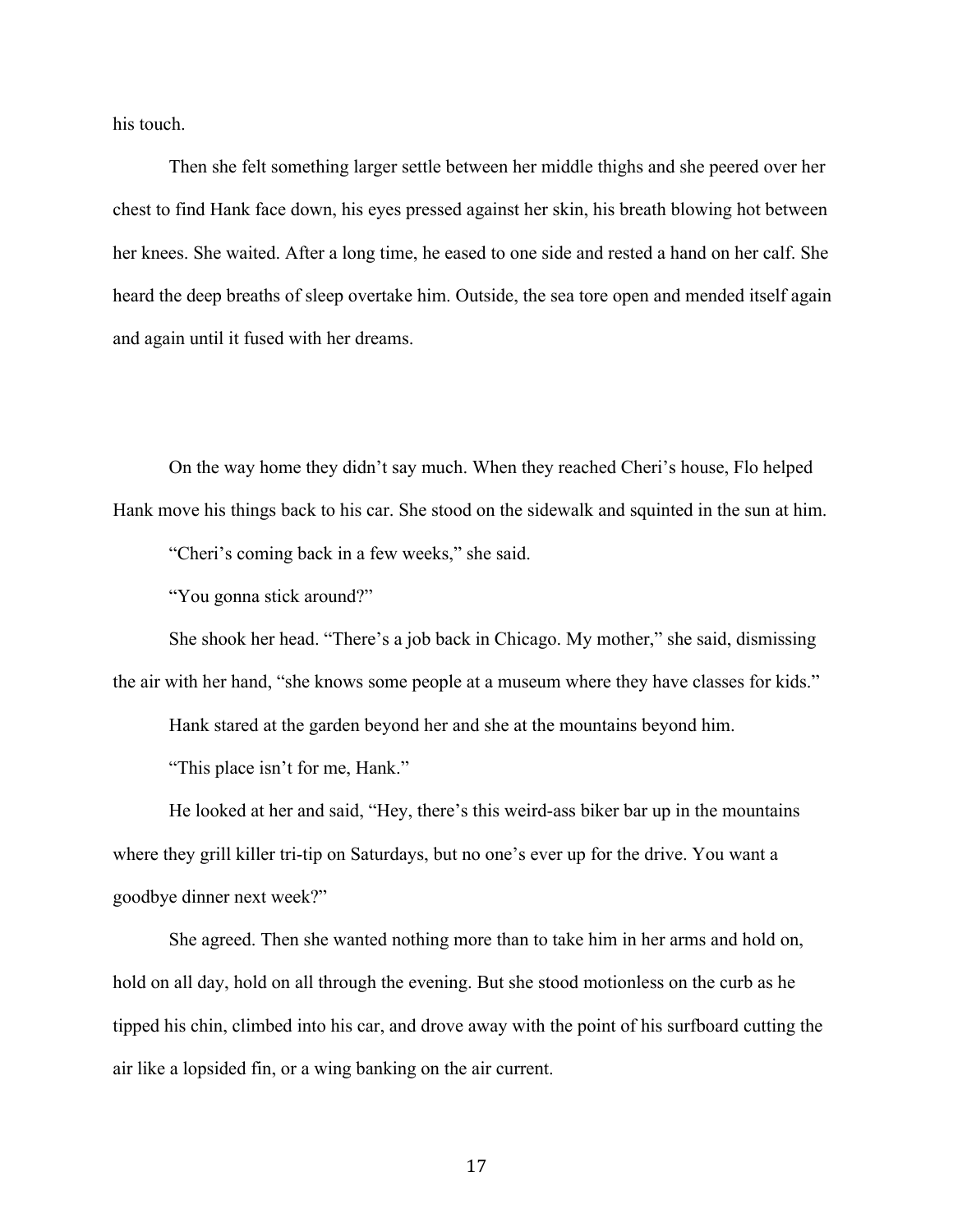"Wow, it's packed," Flo said as she drove by the front parking lot of the restaurant. Rows of shiny motorcycles dominated the front end and a few people milled about checking them out. Hank guided her to an extra lot some distance down the road.

Once inside, they sat on a booth in the entryway and waited for a table.

"How's the new job site?" she asked.

"Lame. Takes an hour just to get there from my place." He glanced over at her. "And there's no one next door to chill out with."

She smiled and let her left leg relax enough to touch his. She felt his do the same.

"There's something I want to show you, but only after the sun's set," he said. He gestured to some pool tables. "But first –"

"Really?"

"Just one," he said, smiling.

During dinner, as the windows became frames for the vivid sunset, Flo found herself laughing more than eating. For the first time in years, her stomach muscles ached in that welcome way. She imagined buying a motorcycle and riding with Hank along these mountain roads.

Hank smiled and excused himself. As Flo walked to the bathroom, she saw him already in a pool game with an enormous man in a black t-shirt. His left arm bore a tattoo of a hawk surrounded by some designs well-faded with age.

\*\*\*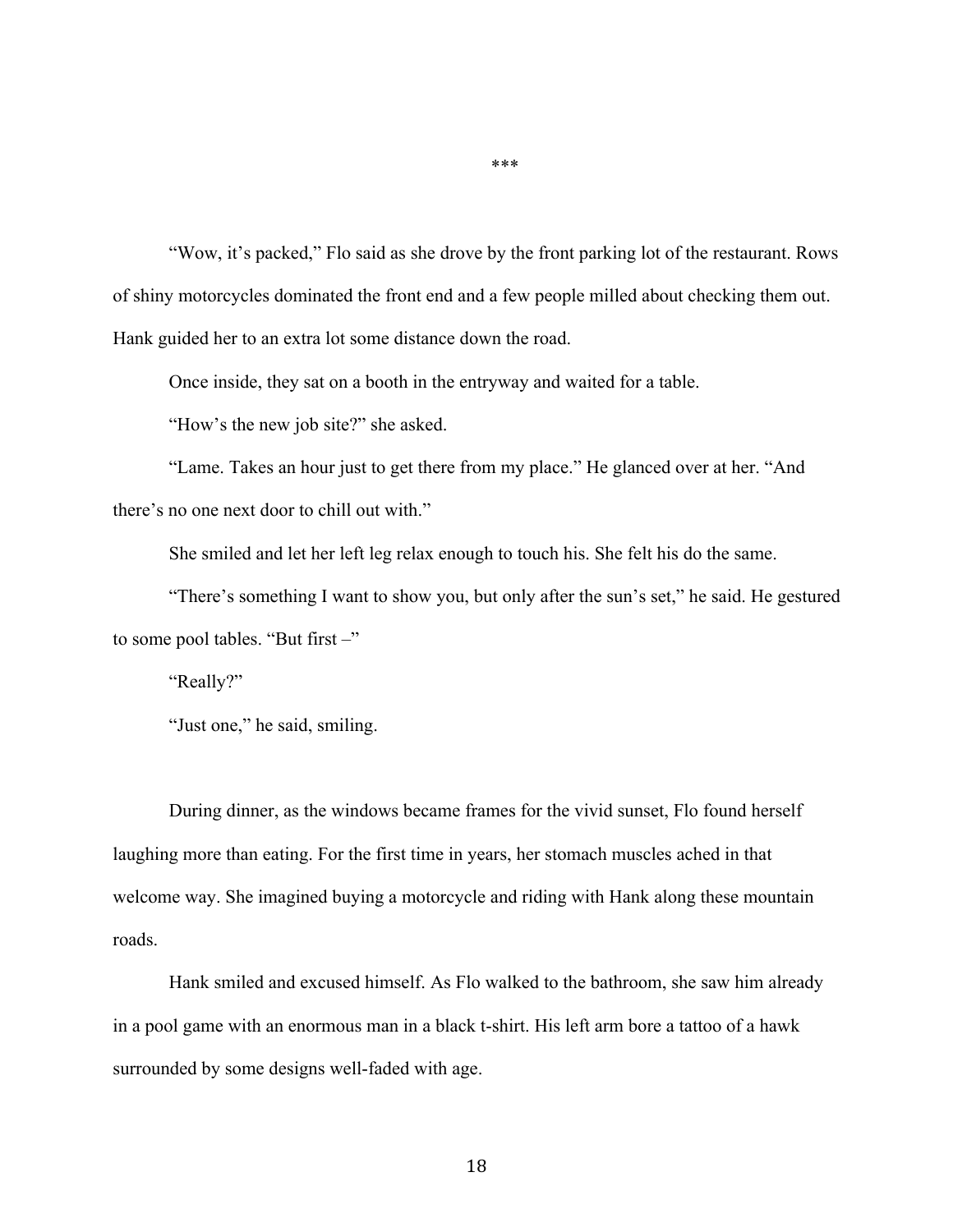She reconsidered her upcoming departure for the hundredth time in front of the huge bathroom mirror. She touched her cheeks; they had started to fill in again.

When she came back out, different people occupied the pool table. From behind her she felt a hand grab at her arm and she spun around to see Hank.

"Let's go!" he hissed.

She started to speak, but he was already hurrying through the side door into the parking lot. She followed him into the night. When she looked back, she saw three men coming their way. Flo spotted a pool cue in a hand.

They hurried through the woods together in the darkness toward the single street light illuminating the auxiliary parking lot. They stumbled into the clearing and Flo fumbled with her keys. She heard Hank behind her say, "Come on guys. Fair's fair."

She turned around to see a scrawny guy step up to Hank. He said, "Ain't nothing fair about what you tried to pull. Hand it over."

"Hank, do it," Flo said. She pushed the key into the lock.

"Fuck you," Hank spat at the men. "Buncha sore losers." He turned to the car and Flo saw the man up front pull out a knife. She yelped. Hank turned back to see the man start to come forward. Hank stepped to the side and landed a right hook on the guy's ear, sending him straight to the ground. Hank spun around in time to punch a second man in the gut, but the guy was so thick he didn't flinch. Instead, he grabbed Hank's arm and wrestled him down.

Flo dove across the front seat of her car and found herself holding her father's revolver. She looked and saw that Hank had managed to pin his assailant. As she opened the passenger door she saw the third man come up behind them. The man swung the pool cue like a baseball bat straight into Hank's temple. He dropped like a sack of wet cement, and the man raised the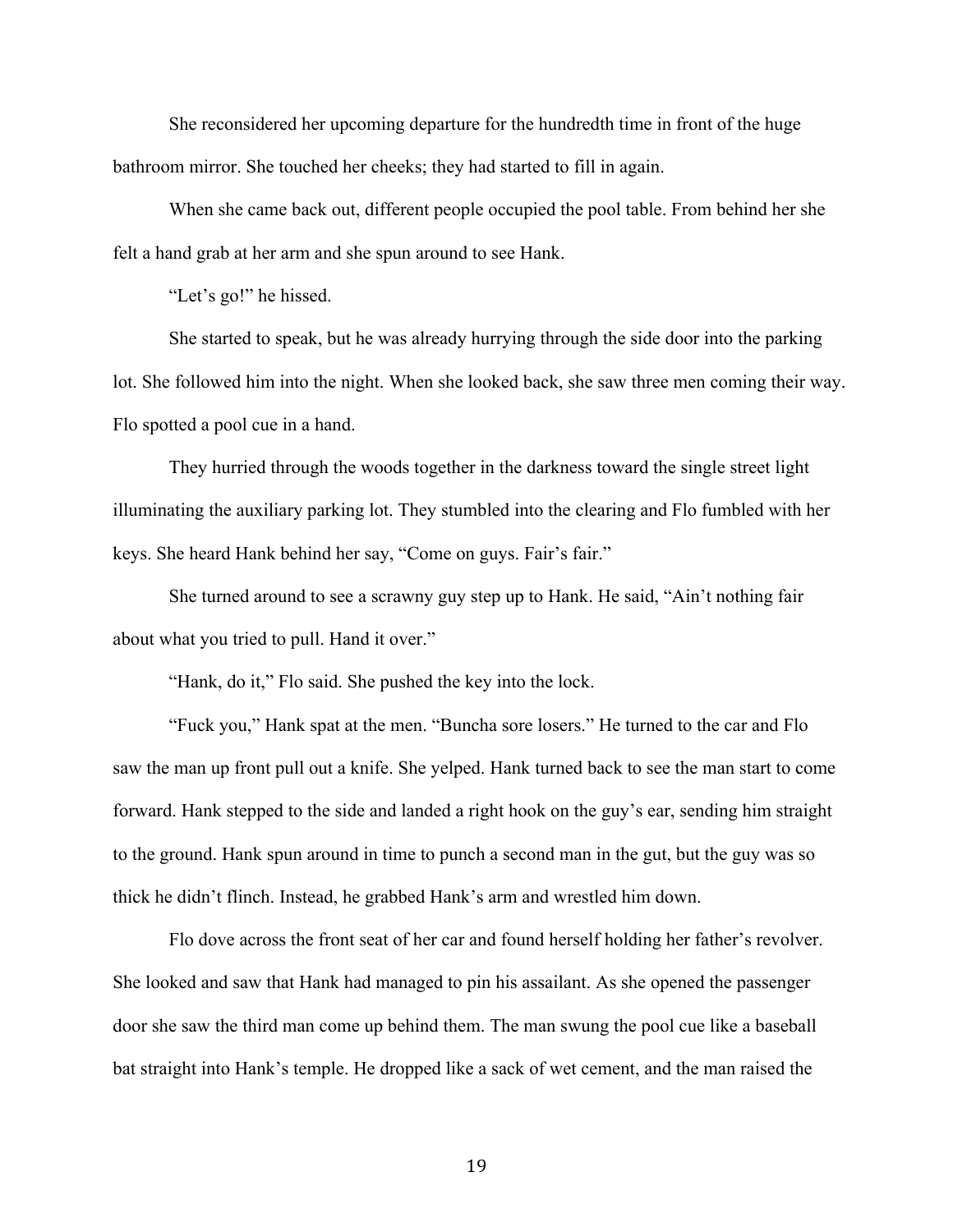cue again and aimed.

"Hey!" Flo shouted. The bikers looked over and she pointed the gun at them. She was still horizontal and hanging out of the car door.

The man with the cue backed away slowly and then took off running. The man underneath Hank rolled him off and held her gaze as he gathered himself up into a crouch. He reached for Hank's wallet and Flo pointed the gun into the air and pulled the trigger. Nothing happened.

"Now, come on, lady," he said, turning toward her. "We was just having an argument. I'm gonna take back my money and then I think me and him are square."

Flo twisted herself into more of a sitting position and kept the gun pointed at him. The first man with the knife groaned from beneath a tree and then eased to his feet.

"You get the fuck away from us," Flo hissed, more angry than scared. The man closest to her took another step and Flo trembled with rage. She pointed the gun at his feet and fired.

This time there was a round in the chamber.

The forest absorbed the blast as the man's boot absorbed the bullet. Flo and the man both screamed. Then he swore and stumbled off into the trees. The man with the knife had already disappeared.

Dust swirled in the orange light as Hank moaned on the ground. Flo tossed the revolver into the backseat and scrambled out the door to him. Blood pooled under his head in the dirt.

Her headlights cut through the mountain darkness, bobbing and bouncing about with each bump and turn. Hank pressed a car chamois to his wound and leaned against the window.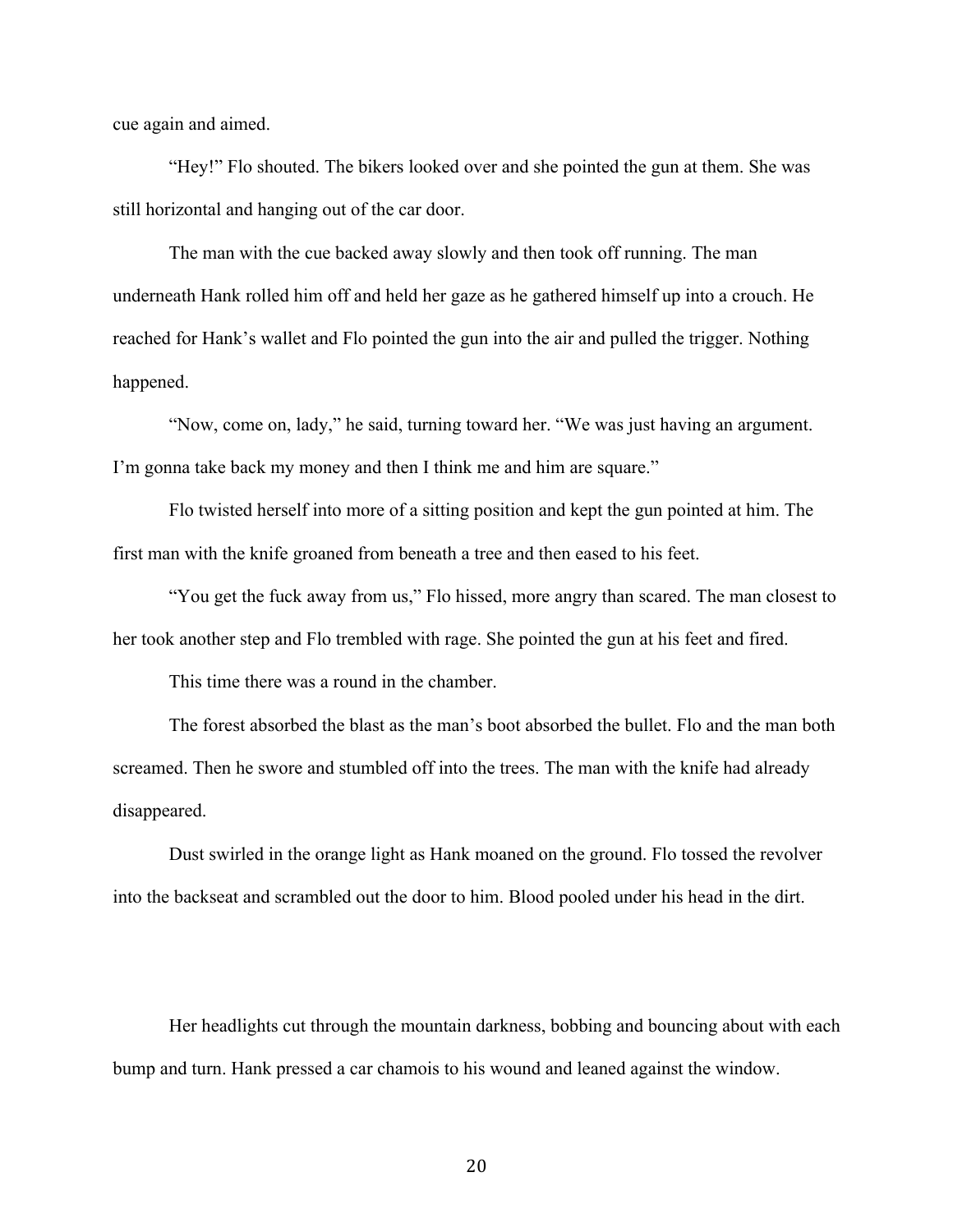"No," said Flo. She reached over and shook his shoulder. "You can't fall asleep."

"I won't," Hank mumbled, closing his eyes.

"Eyes on the road!" Flo snapped. Hank winced. She squeezed his knee and then slapped it a few times. "Hey. Hey! Talk, man. Tell me, uh, tell me what you were going to show me after dinner."

"Oh yeah. There's this really high footbridge over a valley. After dark you can see the Milky Way and everything else."

"I haven't seen that in years," she said. "We'll go back sometime, OK?"

Hank didn't respond.

"Hey! You gotta keep talking. How about a fuck-you story?"

"Don't have any new ones," he said.

"Then tell me an old one. The Russians. Tell me about them again."

Flo took a hard right and Hank leaned into her. He coughed and repositioned the chamois.

It was already half-soaked in blood.

"Lykov. He hated the government."

"Yeah, yeah. Tell me about the family."

"I don't know much more."

"Think, man!"

He watched the road for a few moments and then said, "Yeah, so the mother died of starvation just as the winter ended. She'd given everything for her kids and then she died. That spring Lykov goes into the garden and finds this single, uh, thing of wheat coming out of the ground."

"Hey, that's new."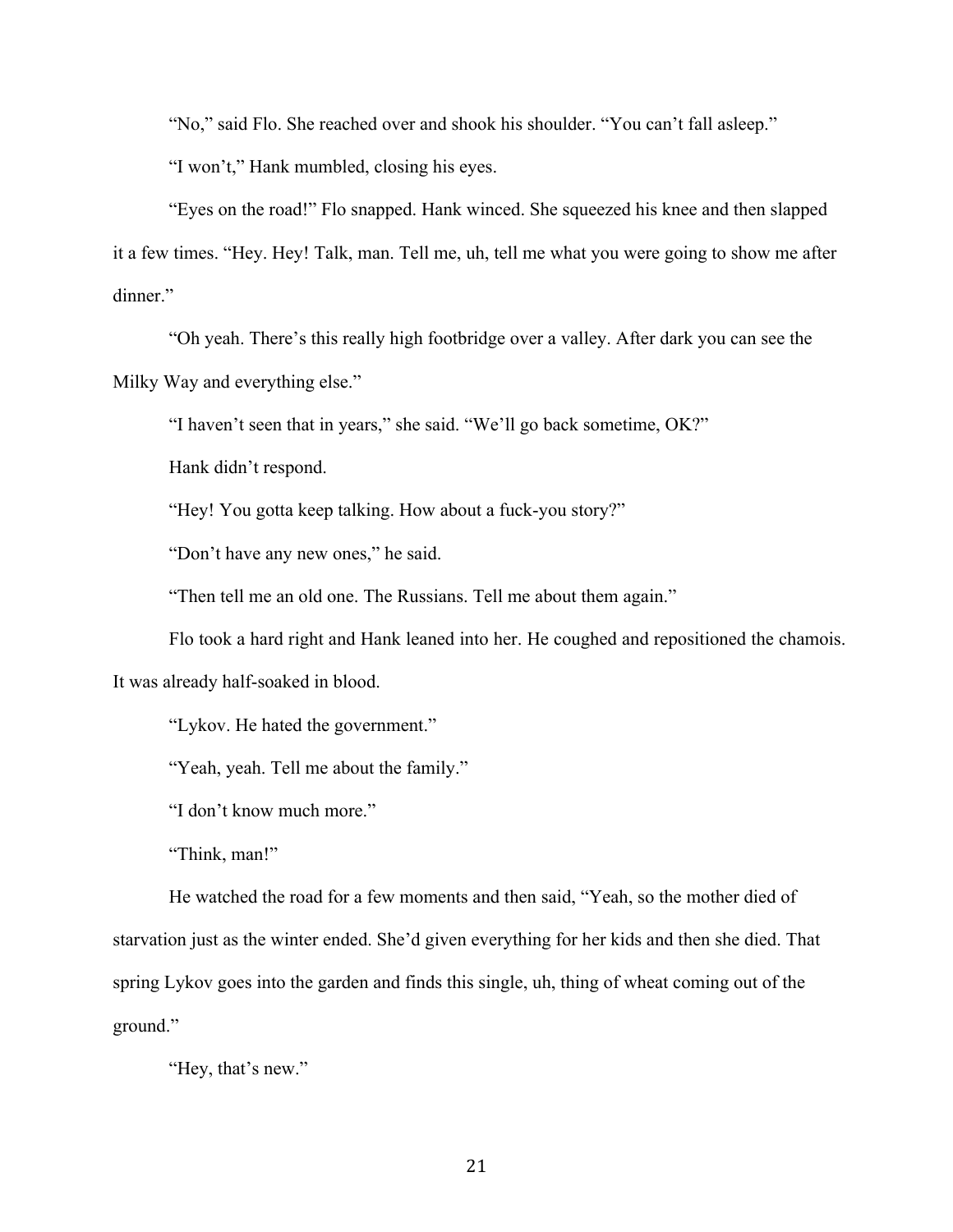"Good." He turned toward the window again. "So there's just this one thing of wheat. Or rye. Or something. But just one. And because they're still on the edge of starving like the mom did, the kids and the dad take turns for weeks staying up all night guarding this thing so no mice or whatever eat the seeds. They get a few dozen off of it and then they rebuild their crop that way. From that one little thing of grain."

Hank stared up at the stars.

"Keep going," Flo said. "Twenty minutes before we get to the hospital."

"I don't know anymore."

"Sure you do."

But he had slipped into silence again.

Flo glanced at him constantly, but his eyes remained open and fixed on the moon. The headlights illuminated the treetops and craggy boulders lining the road. Above them loomed the inverted canyon of the night sky.

"It's so clear up here," he said at last.

\*\*\*

On the morning of her departure, Flo and Hank had lunch by the main beach. He had new stitches overlapping his old scar. He walked her out to her car.

"All packed, huh?" he said, and gave her rear tire a kick.

She nodded. It would be a long drive to where some semblance of a stable life waited for her. She felt her guts churn as Hank looked at her and then back to the pavement.

"Hey, let's take a walk down by the water," she said.